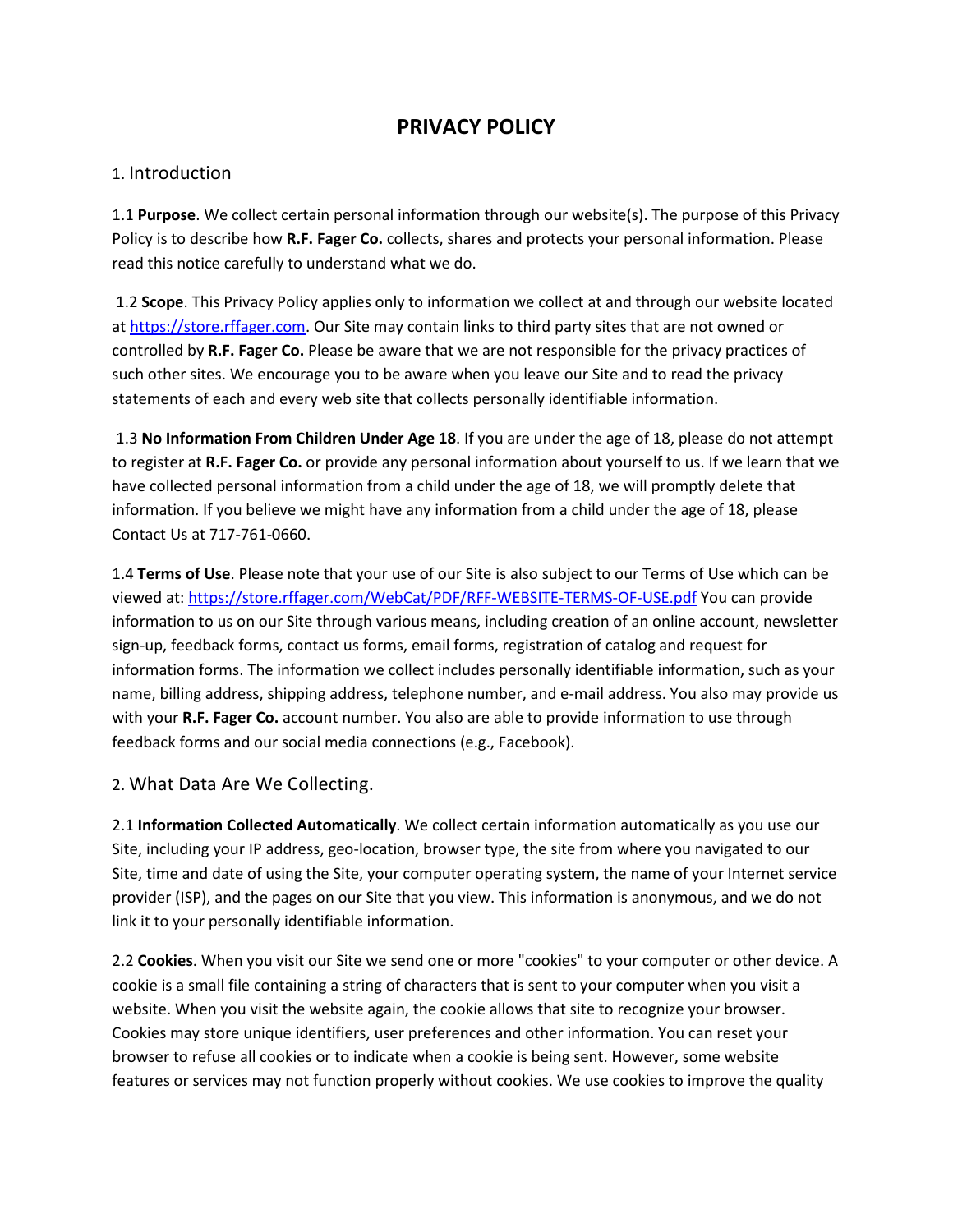of our service, including for storing user preferences, tracking user trends and providing relevant advertising to you.

2.3 **Pixel Tags / Web Beacons**. We may use "pixel tags," also known as "web beacons," which are small graphic files that allow us to monitor the use of our websites. A pixel tag can collect information such as the IP (Internet Protocol) address of the computer that downloaded the page on which the tag appears; the URL of the page on which the pixel tag appears; the time the page containing the pixel tag was viewed; the type of browser that fetched the pixel tag; and the identification number of any cookie on the computer previously placed by that server. When corresponding with you via HTML capable email, we may use "format sensing" technology, which allows pixel tags to let us know whether you received and opened our email.

3. How We Use and Share Your Information.

3.1 **To Provide Products, Services, and Information**. As described above, we collect information from you so that we can provide products and services that you purchase using the Site, and information that you request from us. We use your personal information to contact you about your orders and ship products to you. We may provide information to third party service providers that help us bring you the services we offer. For example, we may use third parties to help host our website, send out email updates about the Site, remove repetitive information from our user lists, and process payments. These service providers may have access to your personal information for use for a limited time, but when this occurs we implement reasonable contractual and technical protections to limit their use of that information to helping us provide the service. We use demographic information to better understand our customers, and improve our products and services.

3.2 **Online Account**. When you create an online account, you can store your personal information and use it later when purchasing products on our Site. You can also view your current orders, order status and order history.

3.3 **Newsletters**. In the event you sign-up to receive newsletters or other communications from us, we will use your e-mail address and other relevant personal information to provide the newsletters and other communications to you. You will be provided the option to opt-out from receiving e-mail newsletters or advertisements.

3.4 **Advertising**. We may use cookies and other information to provide relevant interest-based advertising to you. Interest based ads are ads presented to you based on your browsing behavior in order to provide you with ads more tailored to your interests. These interest-based ads may be presented to you while you are browsing our site or third-party sites not owned by **R.F. Fager Co.**

3.5 **Legal Requests or Requirements and to Prevent Harm**. We reserve the right to disclose your personally identifiable information as required by law and when we believe that disclosure is necessary to protect our rights and/or to comply with a judicial proceeding, court order, or legal process served on our Site. We may also share information when we have a good faith belief it is necessary to prevent fraud or other illegal activity, to prevent imminent bodily harm, or to prevent harm to **R.F. Fager Co.**, the